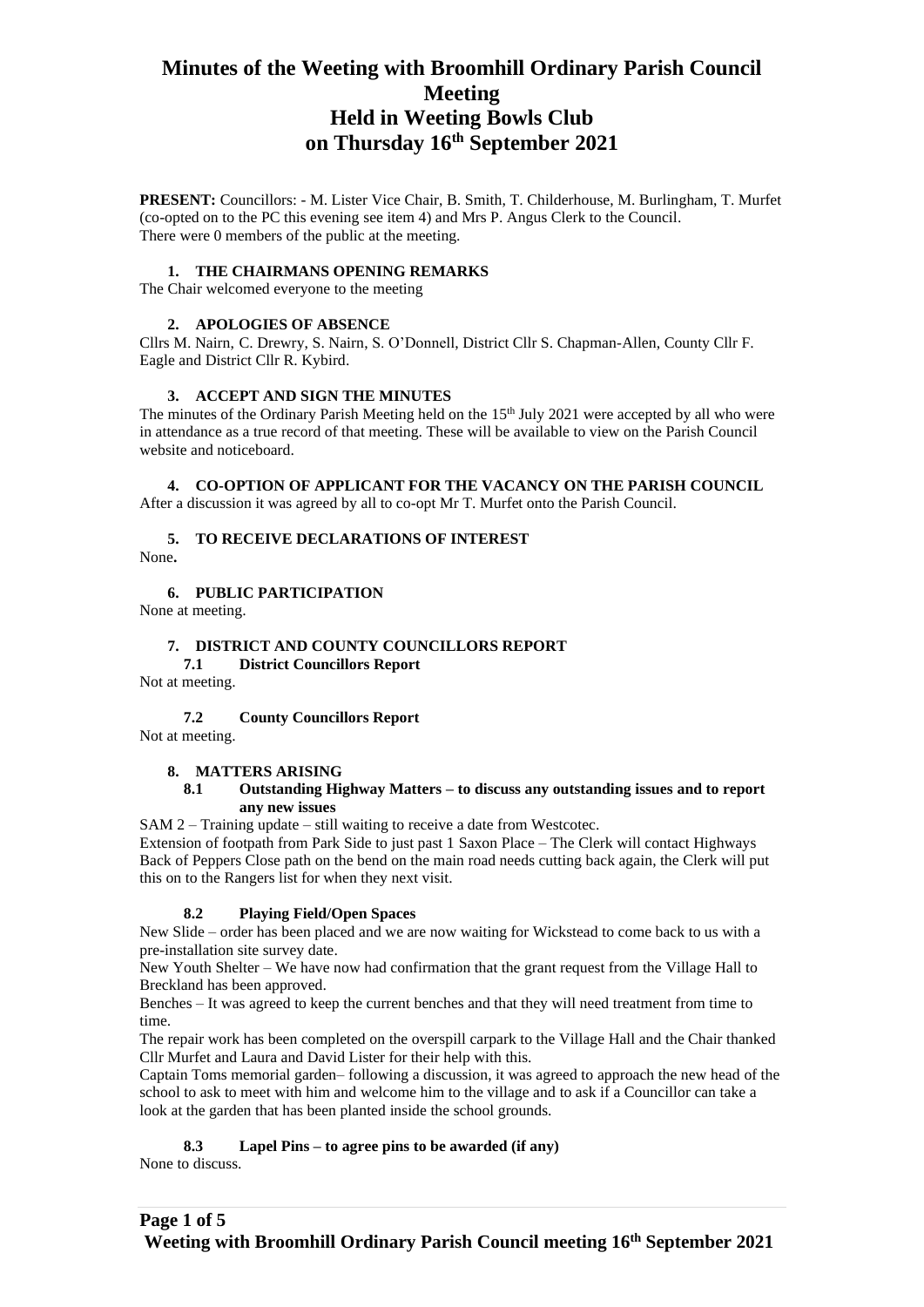# **Minutes of the Weeting with Broomhill Ordinary Parish Council Meeting Held in Weeting Bowls Club on Thursday 16th September 2021**

# **8.4 Queens Platinum Jubilee 2nd to 5th June 2022 – discussions for ideas for celebrations next year**

It was agreed to leave this for further discussion at the meeting in October. Cllr Burlingham said that bunting and flags would need to be ordered early.

# **8.5 New Laptop- to discuss a new laptop for the Parish Council**

The Parish Council laptop will need to be replaced in the near future – the Clerk will obtain some prices and include this in the budget for next year.

### **8.6 Village Risk Assessment – to agree and sign off the Risk assessment carried out in September by the Clerk and Cllr Lister**

The Annual risk assessment was carried out in September it was agreed that the following items need attention.: -

- Remove the bin in enclosed play area.
- Trod needs weeding.
- Roller on the playing field needs to be removed possibly sold this will be discussed at the next meeting.
- Benches on Hockwold Road and Peppers Close need staining the Clerk will chase up Glebe for a price.
- Remove old notice board on Parrotts Piece Cllr Murfet kindly offered to dispose of the wood etc.
- Remove old notice boards outside the bus shelters.

# **8.7 Any other matters that need action**

None.

# **9. REPORTS**

# **9.1 Street Lighting Officers Report**

- Nothing to report.
	- **9.2 Bowls Club Report**
- Nothing to report.

**9.3 Village Hall Report**

The Chairman and Secretary are stepping down.

**9.4 Football Club Report**

No report given.

#### **10. CORRESPONDENCE – To report on any outstanding correspondence received by the Council**

Nothing outstanding.

**11. FINANCE**

### **11.1 To agree and sign the payments for August/September 2021**

The following payments for August invoices were authorised on Thursday the 16th September 2021, the payments were signed off by the vice Chair M. Lister.

| <b>Balance for July 2021</b>                | £9,009.28  |  |
|---------------------------------------------|------------|--|
| Minus the following direct debits           |            |  |
| E-On Street Lights                          | £484.93    |  |
| E-On Street Lights Parrotts Piece           | £16.07     |  |
| <b>Total Direct Debits</b>                  | £501.00    |  |
| Plus, the following receipts                |            |  |
| Football electric                           | £215.08    |  |
| Grant for slide                             | £4,360.00  |  |
| Vat returns                                 | £2,580.08  |  |
| <b>MKBS WVL</b>                             | £40.00     |  |
| <b>Ruff Paws WVL</b>                        | £37.50     |  |
| <b>Total Income</b>                         | £7,232.66  |  |
| <b>Total after Direct Debits and Income</b> | £15,740.94 |  |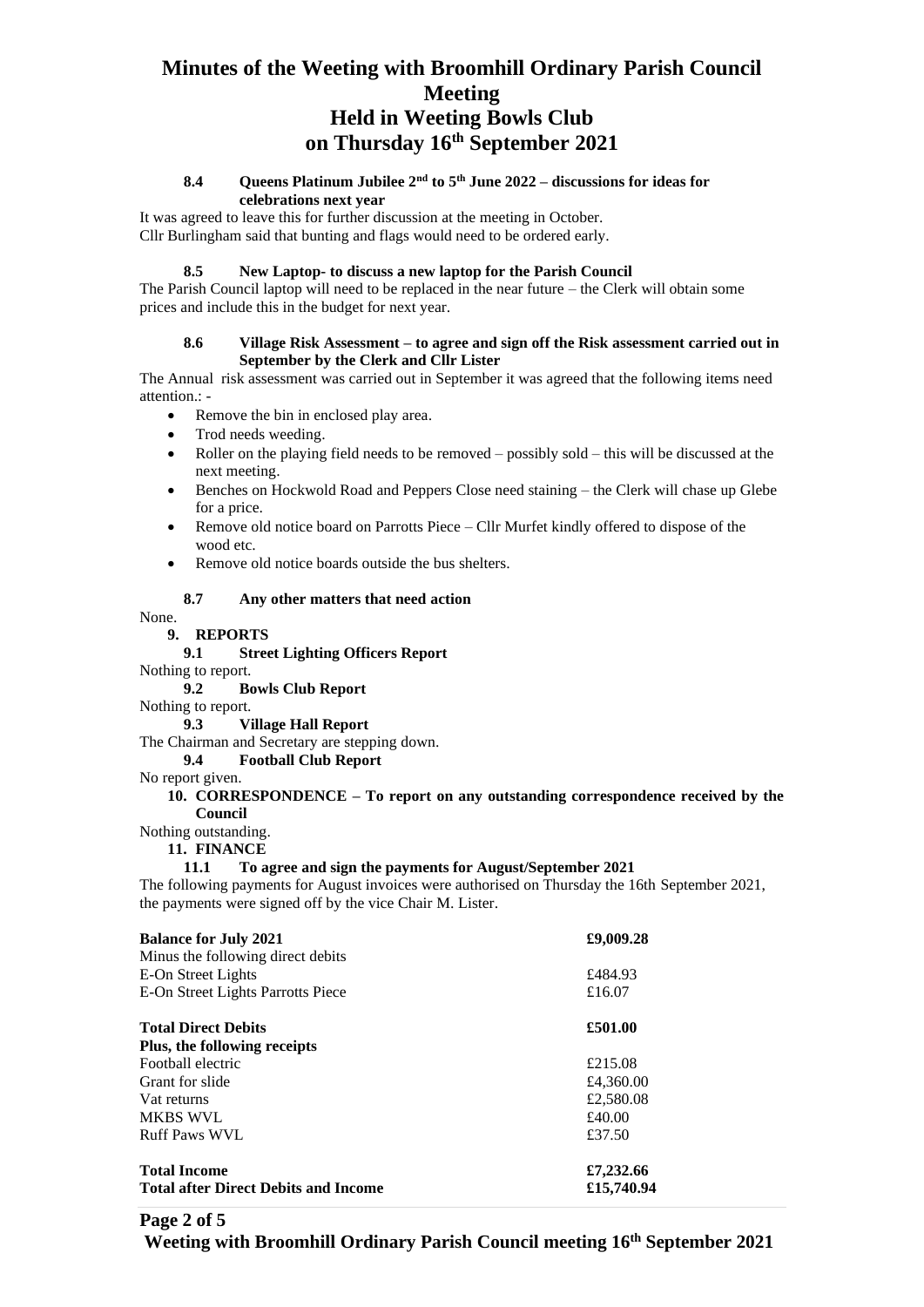# **Minutes of the Weeting with Broomhill Ordinary Parish Council Meeting Held in Weeting Bowls Club on Thursday 16th September 2021**

| <b>Cheques/Bacs</b>                                | <b>Description</b>                              | <b>Total</b> |
|----------------------------------------------------|-------------------------------------------------|--------------|
| 6206324                                            | Football club June bill                         | £36.49       |
| 6735606                                            | Clerks salary/office and phone allowance/ grass |              |
|                                                    | seed for overflow carpark                       | £648.69      |
| 6735616                                            | Football club July bill                         | £19.09       |
| 6735620                                            | SPC printers - signs for bin area               | £84.00       |
| 6735626                                            | Westcotec street light maintenance              | £194.08      |
| 6895603                                            | Defib pads                                      | £64.80       |
| 6895741                                            | Village Hall hire balance owed from July        | £10.00       |
| <b>Total Cheques / BACS paid</b>                   | £1,057.15                                       |              |
| <b>Balance in Community Account September 2021</b> | £14,683.79                                      |              |
| <b>Balance in Savings Account</b>                  | £10,601.88                                      |              |
| <b>Total in Parish Accounts</b>                    | £25,285.67                                      |              |

The following payments for September invoices were authorised on Thursday the 16th September 2021, the payments were signed off by the vice Chair M. Lister.

| <b>Balance for September 2021</b>                |                                             | £14,683.79   |
|--------------------------------------------------|---------------------------------------------|--------------|
|                                                  | Minus the following direct debits           |              |
| E-On Street Lights                               | £484.93                                     |              |
| E-On Street Lights Parrotts Piece                |                                             | £17.00       |
| Information commissioner's office                |                                             | £40.00       |
| <b>Total Direct Debits</b>                       |                                             | £541.93      |
| Plus, the following receipts                     |                                             |              |
| <b>Total Income</b>                              |                                             | £0.00        |
| <b>Total after Direct Debits and Income</b>      |                                             | £14,141.86   |
| <b>Cheques/Bacs</b>                              | <b>Description</b>                          | <b>Total</b> |
| 7290315                                          | <b>Commercial Waste Bin Collection</b>      | £19.92       |
| 7321654                                          | Football club August bill                   | £26.38       |
| 7321719                                          | External audit fee                          | £360.00      |
| 7321753                                          | Printers WVL                                | £690.00      |
| 7321791                                          | supplies of and fitting chain for waste bin | £30.60       |
| 7321822                                          | Westcotec street light maintenance          | £194.08      |
| 7321897                                          | TTSR grass cutting                          | £1,369.14    |
| 7323987                                          | Clerks salary                               | £563.50      |
| <b>Total Cheques / BACS paid</b>                 |                                             | £3,253.62    |
| <b>Balance in Community Account October 2021</b> |                                             | £10,888.24   |
| <b>Balance in Savings Account</b>                | £10,601.88                                  |              |
| <b>Total in Parish Accounts</b>                  |                                             | £21,490.12   |

**11.2 Audit 2020/2021 conclusion of Audit carried out by PFK Littlejohn** All okay and signed off by the auditors, figures are displayed on the notice board and the website

### **11.3 Budget 2021/2022 – to consider any projects for next year that may have an impact on the budget**

Lap Top to be added.

### **12. PLANNING APPLICATIONS**

# **3PL/2020/0743/F Land East of Lynn Road, Lynn Road 27/7/2020** *(information only as consultation period has passed)*

Erection of 76 Dwelling houses together with associated public open space, highways infrastructure and diversion of public right of way (Weeting with Broomhill FP18)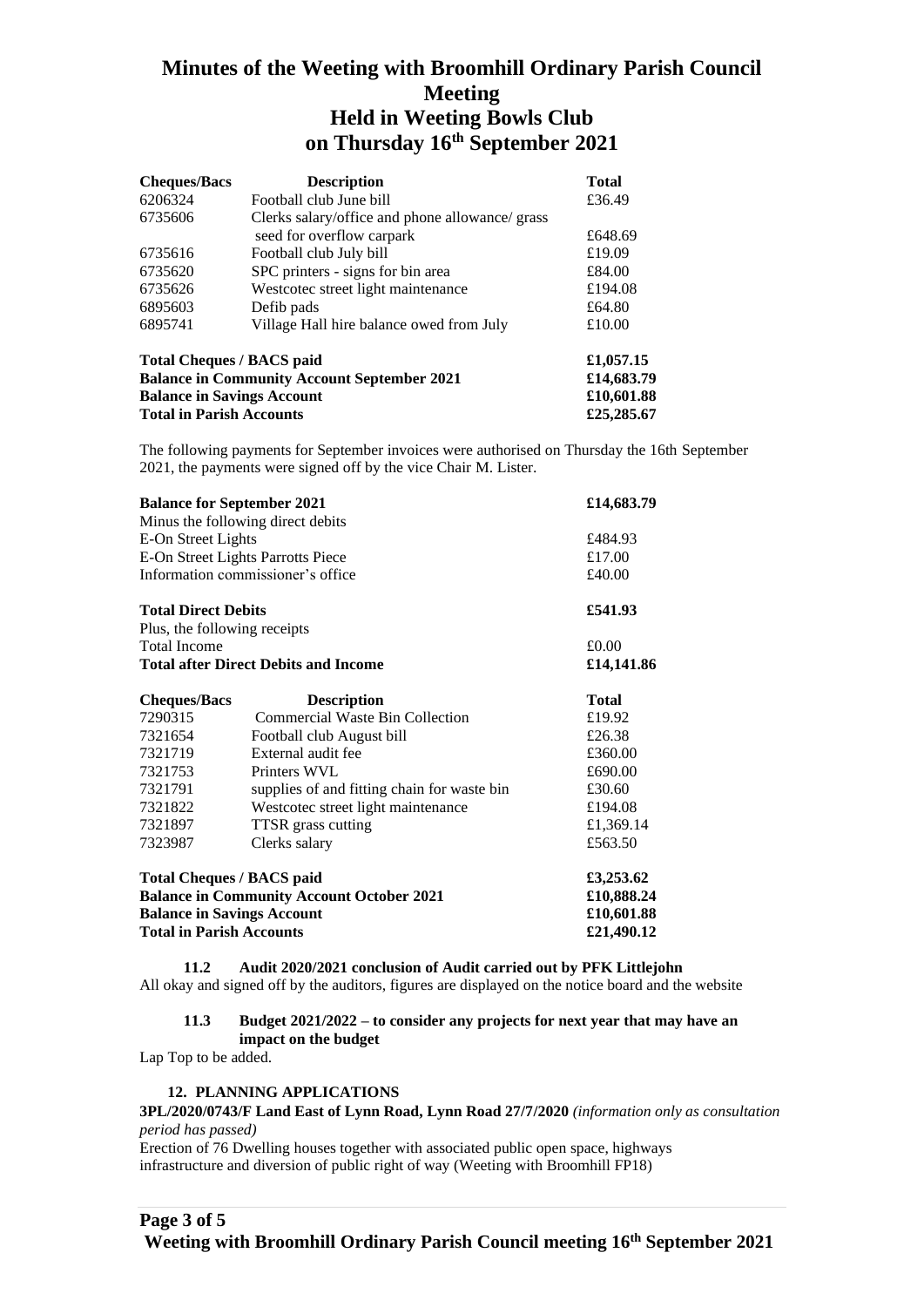# **Minutes of the Weeting with Broomhill Ordinary Parish Council Meeting**

# **Held in Weeting Bowls Club on Thursday 16th September 2021**

No objections but concerns from the PC regarding the public right of way, speed limit and the increased number of dwellings

(Was originally 54) have been put forward to Planning. Right of way has been amended

**3PL/2021/0148/VAR 4A All Saints Weeting IP27 0QH 29/1/2021** *(information only as consultation period has passed)*

Variation of Condition No's 6 & 10 on 3PL/2019/0147/F-Approval is required for proposed native hedges and fencing too the

boundary which can be seen on drawing TM/007 in compliance with the condition. Planning approved

#### **3PL/2021/0585/HOU Old Rectory, Rectory Lane dated 4/5/21** *(information only as consultation period has passed***)**

Demolition of existing stores and stables and erection of self-contained annexe/ancillary accommodation

and carport Planning approved

#### **3PL/2021/0715/F Betts of Brandon Fengate Drove Weeting dated 20/5/21***(information only as consultation period has passed)*

Proposed workshop/office and associated parking (revised application to 3PL/2012/1025/F) No objections

#### **3PL/2021/0652/F New Lodge Lynn Road IP27 0QQ dated 20/5/21** *(information only as consultation period has passed)*

Demolition of an existing garage & the erection of 3 new dwellings. PC Object

# **3PL/2021/0838/HOU 19 Cromwell Road dated 9/6/21** *(information only as consultation period has passed)*

Proposed rear extension and erection of replacement garage. Planning approved

#### **3PL/2021/0869/HOU 30 St Edmund Road Weeting dated 9/6/21** *(information only as consultation period has passed)*

Single storey extension at front and rear of existing bungalow, following removal of existing conservatory and side lobby

Planning approved

### **3PL/2021/0890/HOU 71 St Edmund Road Weeting dated 22/6/2021** *(information only as*

*consultation period has passed)* Single storey side & rear extensions Planning approved

### **3PL/2021/0929/HOU 1 Cromwell Road Weeting dated 24/6/21** *(information only as consultation*

*period has passed)*

Proposed first floor extension with new roof structure and first floor rear glass balustrade No objections

#### **3BT/2021/0001/BT Hereward Way dated 29/6/21***(information only as consultation period has passed)*

Prior approval under Town and Country Planning (General Permitted Development) (England) Order 2015 (as amended) Schedule 2, Part 16, Class A - Proposed 20.0m Phase 8 Monopole C/W wrapround Cabinet at base and associated ancillary works. PC object the chosen position/site in Hereward Way for the Monopole is totally unsuitable, there are other sites nearby in which this could be positioned without causing an eyesore to the community Planning refused